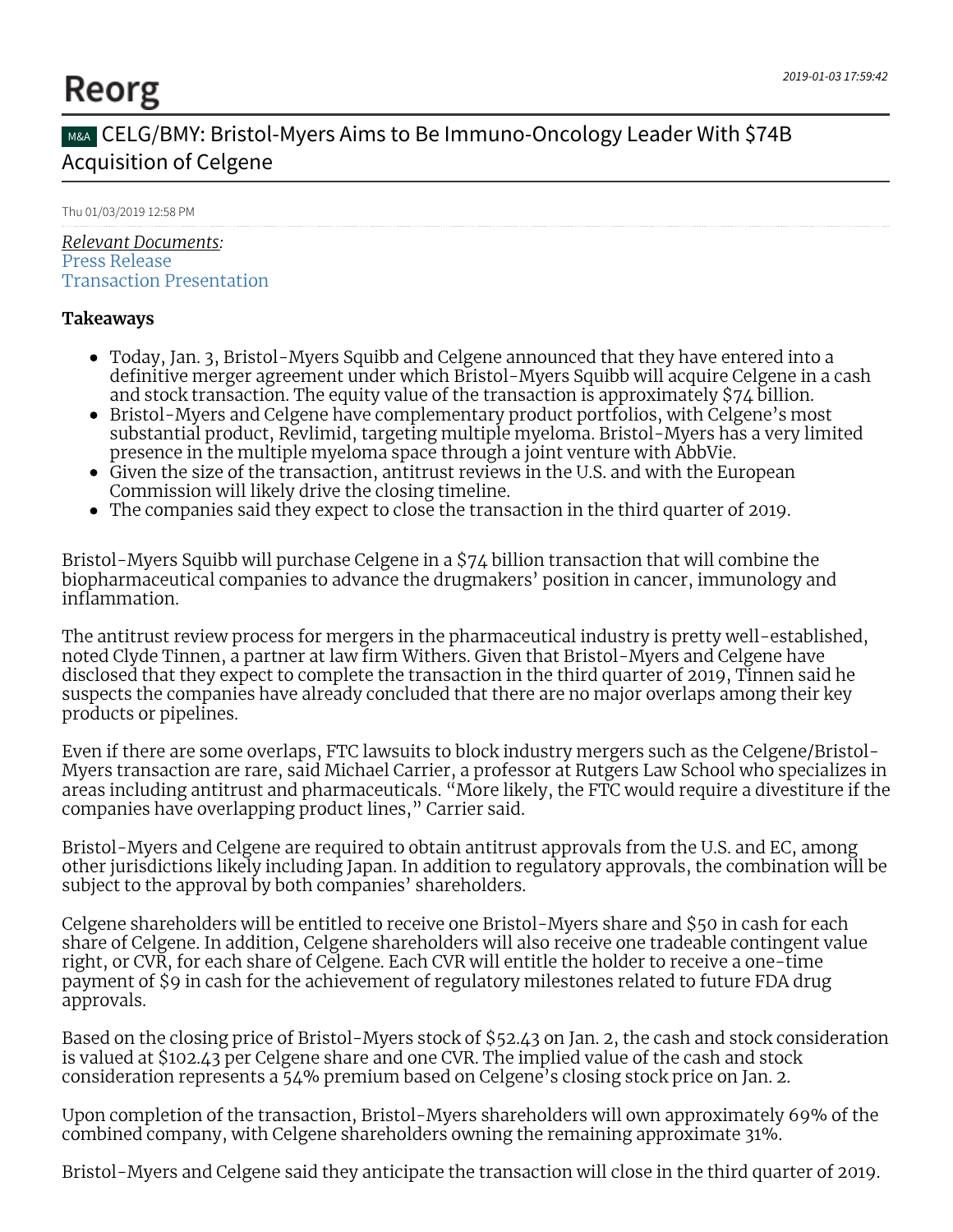#### **Complementary Products**

Celgene names Bristol-Myers among its numerous competitors in the hematology and oncology areas, along with AbbVie, Amgen, AstraZeneca, Eisai, Gilead, Johnson & Johnson, Merck, Novartis, Roche/Genentech, Sanofi and Takeda. Celgene does not name Bristol-Myers among its several competitors in its inflammation and immunology offerings.

In its latest [10-K](https://app.reorg.com/sec/view/5a7add62bbc0c722258b4696), Celgene disclosed that it had approximately \$13 billion in net product sales in 2017, the vast majority of which came from its three primary commercial stage products: Revlimid, Pomalyst/Imnovid and Otezla.

Revlimid is an oral immunomodulatory drug approved in the U.S. and multiple international markets to treat multiple myeloma and myelodysplastic syndromes, and is Celgene's most substantial offering. Revlimid alone generated \$8.2 billion in net sales for Celgene in 2017, accounting for approximately 63% of Celgene's total net product sales. Similarly, Celgene's Pomalyst/Imnovid product is "a proprietary, distinct, small molecule that is administered orally and modulates the immune system<sup>3</sup> for the treatment of multiple myeloma. Pomalyst/Imnovid generated \$1.6 billion in net sales in 2017 for Celgene. Combined with Revlimid, the two products accounted for approximately 75% of Celgene's net sales in 2017.

In its latest [10-K](https://app.reorg.com/sec/view/58ac73f1bbc0c779528b690f), Bristol-Myers disclosed that it has only a very limited presence in the multiple myeloma space through its Empliciti product, which the company is co-developing with AbbVie. Empliciti is a humanized monoclonal antibody for the treatment of multiple myeloma, and it generated \$231 million in total revenue in 2017. Bristol-Myers and AbbVie are jointly developing Empliciti, with AbbVie funding 20% of global development costs and Bristol-Myers being solely responsible for supply, distribution and sales and marketing activities. In return for its investment, AbbVie shares 30% of all profits and losses in the U.S. and is paid tiered royalties outside of the U.S. Given that Bristol-Myers had \$20.7 billion in net sales in 2017, its Empliciti product accounted for only about 1% of its total net sales.

Celgene's other substantial product offering is Otezla. Otezla is an oral small-molecule inhibitor of phosphodiesterase 4 used for the treatment of psoriatic arthritis and psoriasis. Celgene's Otezla product generated \$1.3 billion in net sales in 2017, or approximately 10% of Celgene's net sales.

Bristol-Myers does not appear to have any material product offerings in the psoriatic arthritis and psoriasis areas. Its five most significant products are its (1) Opdivo,  $\overline{2}$ ) Eliquis, (3) Orencia, (4) Sprycel and (5) Yervoy offerings, which are used in the treatment of cancer, strokes, rheumatoid arthritis/prostate conditions, Philadelphia chromosome-positive CML and metastatic melanoma, respectively. Together, these five products accounted for \$15.6 billion in total revenues, which was approximately 75% of Bristol-Myers' total revenues in 2017.

According to Tinnen, even if there are no key overlaps between the companies, a couple factors could slow the review and approval process. First, there is the potential for political opposition given the ongoing sensitivity to pharmaceutical prices and the newly installed Democratic majority in the U.S. House. Second, the overall size of the transaction is significant. "This would be the largest merger between two U.S. pharmaceutical companies since Pfizer and Wyeth in 2009," said Tinnen.

### **Timing**

The timing of many large pharmaceutical deals is driven by antitrust reviews. In the U.S., antitrust enforcement actions in the pharma industry typically result in consent decrees, as opposed to litigation or abandonment of a transaction. In the matters listed below, the FTC's vote to issue the complaint and accept the proposed consent order was unanimous, reflecting agreement among commissioners on the need for a consent and the nature of the remedies.